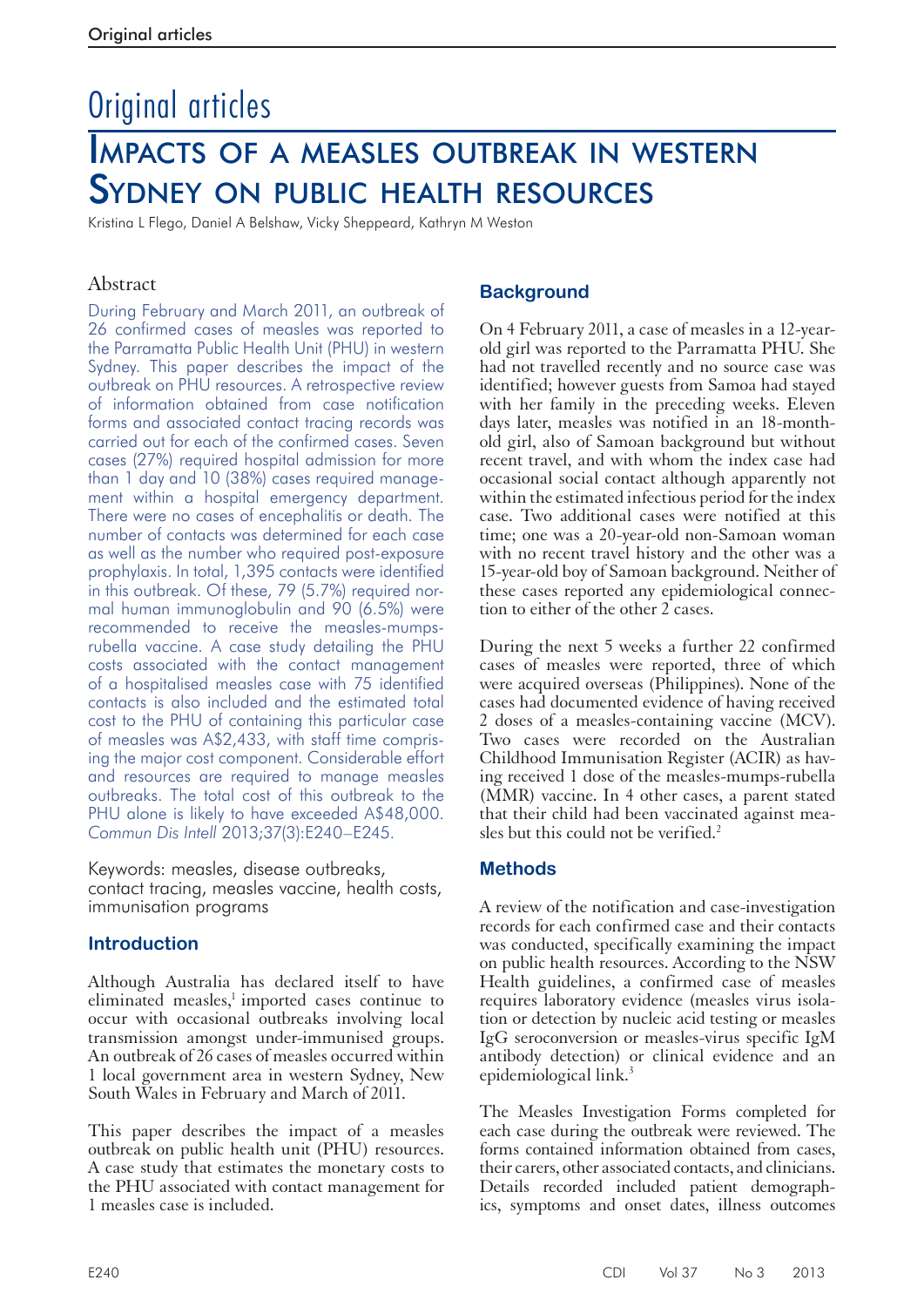(hospitalisation or death), potential exposures, and details of contacts (usually household) and their management. Complication and hospitalisation rates for cases were calculated using information recorded on the Measles Investigation Form.

Contact tracing records were also reviewed. Contact tracing and management was performed by PHU staff as per the NSW Health guidelines.<sup>3</sup> Whenever a healthcare setting was identified as the site of exposure, any person who shared a waiting area with a case or was in the waiting or consultation room up to 2 hours after the case during the infectious period for the case was classified as a contact. Names and contact details for staff and patients meeting the above definition were collected by staff from the healthcare setting and provided to the PHU.

Contacts were telephoned and asked about their measles vaccination status and any history of measles infection. Those born after 1965 who were not age-appropriately vaccinated against measles and who had not previously been infected with measles virus were offered post-exposure prophylaxis (PEP). This was either the MMR vaccine (up to 72 hours post-exposure) or normal human immunoglobulin (NHIG) (4 to 6 days post-exposure or for contacts with contraindications to MMR vaccine). PEP is not considered effective after 6 days (144 hours) post-exposure and so generally is not offered after this time<sup>4</sup> but efforts were still made to inform all contacts about their potential exposure regardless of whether prophylaxis was warranted. For infants under 6 months of age whose mother's measles immunity status was unclear, a maternal measles serum immunoglobulin G (IgG) level was urgently requested and results followed-up by PHU staff. A positive measles IgG negated the use of NHIG in both mother and child.

The total number of contacts for each case (including household contacts) and the number who required NHIG were recorded. PHU staff followed-up each contact to ensure that PEP was administered as per the protocol. An estimate of the number of contacts for whom MMR was recommended is provided; but some contacts chose the option of double-checking their vaccination history before seeking MMR vaccination. In these cases, there was no follow-up to confirm receipt of the vaccine. Wherever possible, NHIG and MMR were provided at the place where contacts were exposed to the infectious case (i.e. hospital emer- gency department or general practice).

Contacts that were unable to be contacted by phone were sent a letter informing them of their potential exposure to measles, advising on measles signs and symptoms and what to do if they suspected they were developing the disease.

A case study was conducted to describe the costs of following up contacts of 1 particular hospitalised case of measles. Data were prospectively gathered on the time spent by PHU staff identifying and telephoning contacts, arranging testing and PEP, and other tasks associated with contact tracing. Staff costs were calculated according to their level and it was assumed that all staff members were paid at the top increment for their award. A log of letters, faxes, and phone calls was kept and costed according to the standard rate charged by the local health district. Pathology costs were actual costs billed by the laboratory for tests ordered by the PHU. A follow-up telephone call to each contact was made 2 weeks later to determine whether any illness had arisen. Hospital medical records were reviewed to identify any visit to hospital made by contacts who could not be reached for follow-up by telephone.

The cost to follow up 1 contact was estimated by dividing the costs for following up contacts of this case by the number of contacts for the case. The total cost of contact follow up to the PHU for the outbreak was estimated by multiplying the cost for 1 contact by the total number of identified contacts and adding the staffing cost for a high school vaccination clinic that formed part of the outbreak response.

As this work was conducted as part of routine public health control activities, review by a human research ethics committee was not required.

#### **Results**

Twenty-six confirmed cases of measles were reported to the PHU between 4 February and 29 March 2011 (Figure). The age of cases ranged between 8 months and 35 years and all cases resided within a single local government area of New South Wales. The mean and median delay

#### **Figure: Epidemic curve of measles outbreak, western Sydney, January to March 2011, by onset date and place of acquisition**

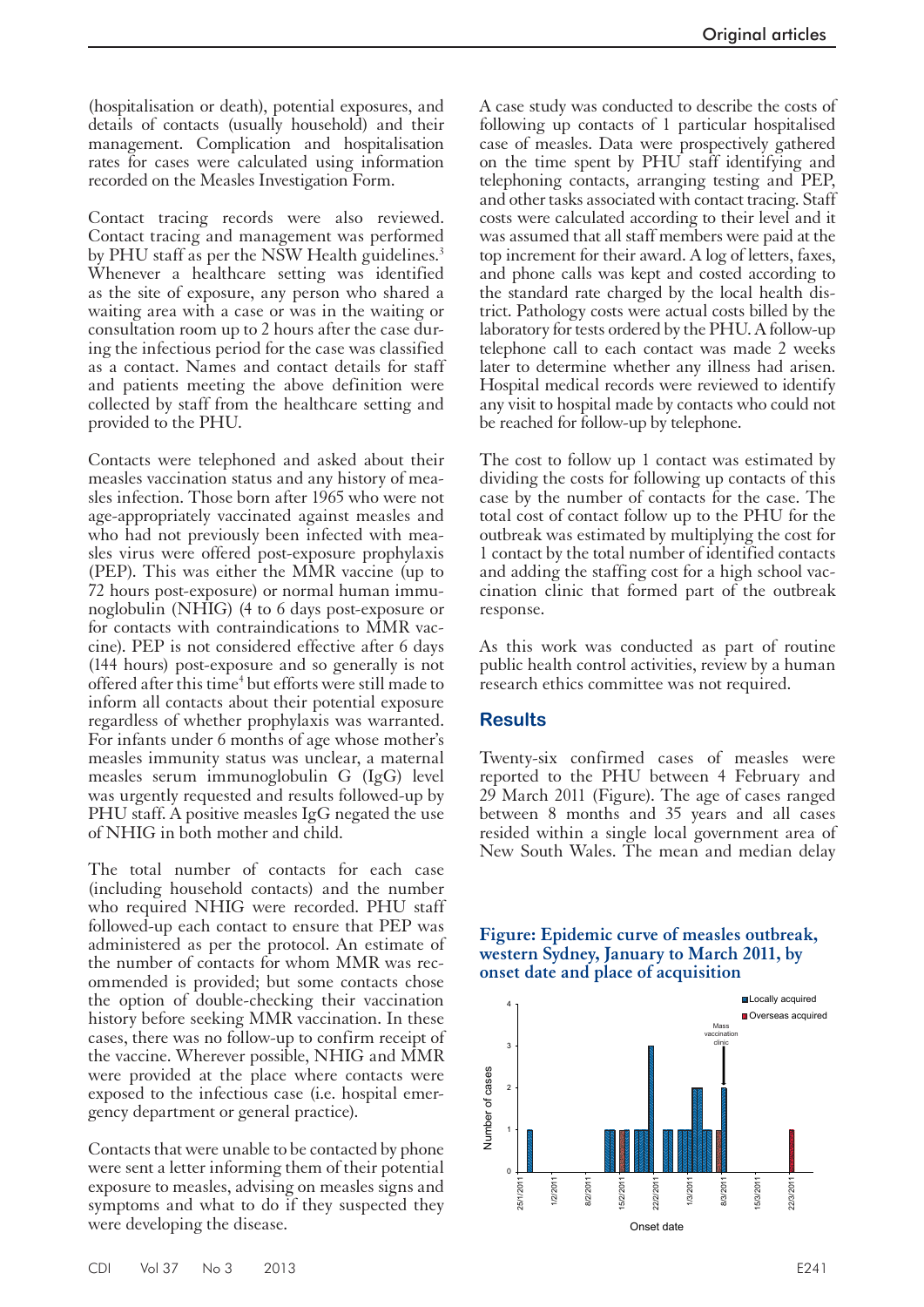between onset of rash and notification was 2 days (range 2–8 days) and the mean and median delay between onset of illness and notification was 5 days (range 1–9 days).

Seven (27%) cases required admission to hospital for longer than 1 day. A further 10 (38%) cases were managed within a hospital emergency department. For all cases, the most common presenting symptom in addition to fever, cough, coryza, conjunctivitis and rash, was diarrhoea (23%). One case was diagnosed with pneumonitis. Another case experienced recurrent epistaxis requiring nasal packing although this was a pre-existing problem and was most likely exacerbated by, rather than a direct consequence of, measles. There were no other serious complications, including no deaths.

In total, 1,395 contacts were identified and managed by PHU staff. The average number of contacts per case was 54 (median 28). The maximum number of contacts for a single case was 206. Most contacts resulted from cases visiting large and busy general practice clinics, often on multiple occasions. Many contacts attended healthcare facilities with one or more companions, increasing the total number of contacts beyond those included on the initial list supplied by the healthcare facility (Table 1).

## **Table 1: Number of contacts identified during the measles outbreak, by exposure category**

| <b>Household</b> | <b>General</b> ,<br>practice | Emergency<br>department   Other*   Total |    |       |
|------------------|------------------------------|------------------------------------------|----|-------|
| 161              | 889                          | 283                                      | 62 | 1,395 |
|                  |                              |                                          |    |       |

\* Other includes settings such as airplane and social.

Of the identified contacts, 1,241 were contacted by telephone and 154 who could not be contacted by telephone were sent a letter. Interviews identi- fied 169 potentially susceptible contacts, of whom 79 were given NHIG and 90 were recommended to receive the MMR vaccine. There were no secondary cases amongst the contacts given PEP.

Ten cases attended a single high school and had onset dates covering a 15-day period. The absence of any other epidemiological link between these cases suggested that the entire school popula- tion was at risk. Further, none of these cases had documentation of having received a MCV, raising concern that under-vaccination was widespread in this population. In collaboration with the school, a decision was made after notification of the 4th case to hold a mass MMR immunisation clinic at the school for all staff and students who did not have documented evidence of 2 doses of a MCV. The clinic was held 7 days later and was run by

10 nursing staff and 2 medical staff from the PHU. Of the total population of 1,150 students and 100 staff, 492 students (43%) and 42 staff (42%) were vaccinated. The major cost of this clinic from the PHU perspective was attributed to nursing staff salaries (A\$2,590) although the total cost of vaccine was almost 3 times this figure. However, the cost of the vaccine was not met by the PHU as it was funded by the NSW Ministry of Health.

A case study conducted for a single case estimated that the cost to the PHU of following this case was A\$2,433 (Box). It can be estimated that the total cost to the PHU of contact management for the entire outbreak was at least A\$48,000.

#### **Box: Case study on Public Health Unit costs for responding to a single case of measles**

The PHU received a call at 15:15 hours, 8 March 2011 about a 35-year-old pregnant patient with measles serology IgM positive and IgG negative, who had been an inpatient on the antenatal ward for the past 7 days. Six PHU staff were assigned to manage the response to the case. Seventy-five patient contacts were identified by the hospital for follow-up by PHU staff.

All contacts of the case were notified through: telephone (42), letter (25), email (7) and fax  $(1)$ . Five contacts required serology to confirm current immunity, 1 contact required MMR vaccine and two required urgent NHIG. A total of 49 hours personnel time over 3 days was spent to follow-up the contacts of this single case of mea-<br>sles. This ranged from 3.5 hours to 17 hours per staff member assigned to the case. The average time spent per contact was 38 minutes.

Seventy per cent of the  $75$  contacts ( $n=52$ ) were reached by a follow-up telephone call 2 weeks later. The medical records of the remaining 30% were reviewed. No secondary cases of measles were identified among the contacts.

The costs of all components of the response are listed in Table 2. Only costs borne by the PHU are included and other costs such as MMR vaccine and NHIG which are borne by other parts of the health sector (New South Wales Government) are excluded. Staff represented 90% of the total cost to the PHU of responding to this case. This is similar to the estimate derived in Iowa in 2004, where once overheads and the costs of the MMR vaccine and NHIG were removed, over 90% of measles containment costs to the PHU were attributed to staff.<sup>5</sup>

The cost to the PHU for this 1 case of measles was A\$2,433 with staff representing the major cost component of a public health response.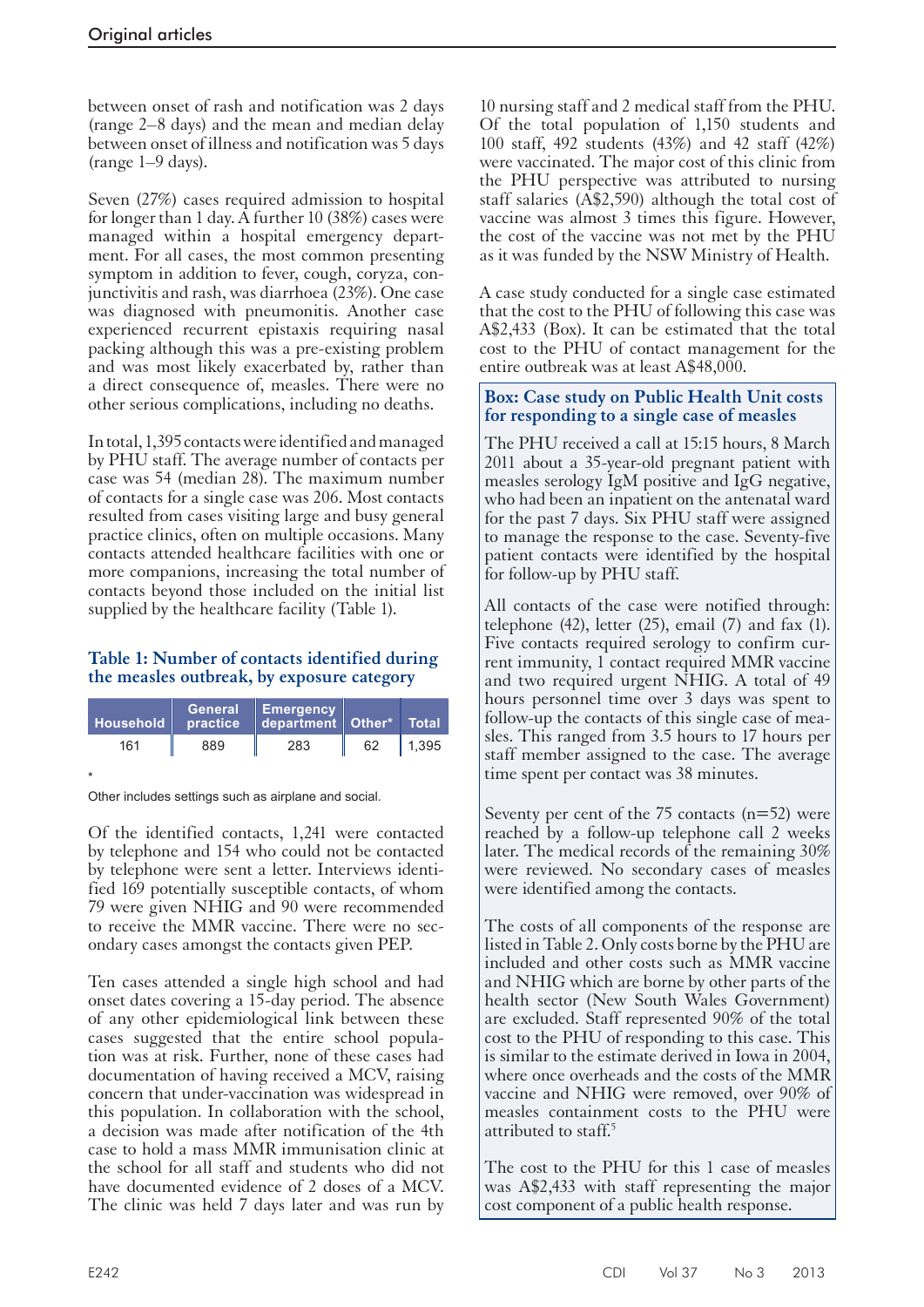| <b>Item</b>         | <b>Cost (A\$2011)</b> | % of total |
|---------------------|-----------------------|------------|
| Pathology           | 158                   | 6.5        |
| Telephone/mobile    | 59                    | 2.4        |
| Stationery and mail | 24                    | 1.0        |
| Staff               | 2,194                 | 90.1       |
| Total               | 2.434                 | 100.0      |

# **Table 2: Public health unit costs for responding to a single case of measles**

Genotyping of measles viruses was performed by the Victorian Infectious Diseases Research Laboratory in Melbourne, Australia. The D9 genotype (prevalent in South East Asia, Japan and Turkey in 2011<sup>6</sup>) was isolated from 7 cases, all of whom had definite epidemiological links to 15 other cases where genotyping was not requested. D8 (prevalent in India and the Arabian peninsula in 20116 ) was isolated from 1 case, indicating it was an unrelated sporadic case. No source could be identified for this case, and no secondary cases arose. None of the imported cases (all from The Philippines) were able to be genotyped.

Following containment of this outbreak in March 2011, no further cases of measles were notified in western Sydney until measles was reintroduced by a returning traveller in April 2012.

### **Discussion**

This outbreak was largely sustained by the clus- tering of susceptible people within a single high school. The lack of evidence of any doses of a MCV for most cases underscores the importance of MMR vaccine in controlling this disease.

Timeliness of notification, and in some cases, the time required to prepare lists of contacts directly impacted the type of control measures that could be undertaken. Late notifications increased the potential need for NHIG and very late notifications precluded the use of any PEP. The poor specificity of prodromal signs and symptoms coupled with clinician inexperience with measles resulted in delayed notification, whilst the moderately severe nature of the illness resulted in recurrent presentations to healthcare facilities, generating more potential contacts.

A significant issue for PHU management was poor documentation of vaccination history as well as confusion arising from changes to the measles vaccination schedule over the past 3 decades. Since 1996, the ACIR has been used to record the vaccination history of all Australian children up to their 7th birthday, and this was used to check the

vaccination history of all contacts up to 15 years of age.7 No centralised vaccination recording system exists for older individuals, including for vaccines administered in school-based measles control programs. Contacts may have remembered 'getting all their needles at school' but their immunisation documents were not always accessible to PHU staff. A reported history of measles infection was assumed to be correct. Contacts born before 1966 were assumed to have experienced natural infection but still needed to be contacted to determine whether they might be immunosuppressed and whether they had been accompanied by younger (and potentially susceptible) people at the time. With the frequent lack of documentation, it is possible that some recipients of measles PEP had previously received 2 doses of a MCV.

There has been recent discussion in Australia about considering the use of childcare and primary school entry as a trigger to review vaccination status. Such a measure may be helpful in future measles contact tracing activities, as children who had attended childcare or school in New South Wales would be more likely to have up-to-date ACIR records.

A 2-dose MMR schedule has been officially recommended in Australia since 1992.<sup>8</sup> In addition, between 1992 and 2000 a number of schedule changes and catch-up programs targeting schoolaged children and young adults were undertaken. These programs complicated the risk assessment for contacts who could not provide written vaccina- tion records. A useful tool for assessing vaccination status was a table that listed annual birth cohorts from 1966 until 1994 and which drew on historical knowledge of vaccination policy to predict whether a 2nd dose of a MCV had been offered and in which setting. If a contact stated that they received all of their school vaccinations and a 2nd dose MMR vaccine had been offered to their birth cohort when they were in school then receipt of a 2nd dose of a MCV was assumed. These strategies of assuming 2-dose vaccination or a history of disease appeared to be justified when evidenced by the lack of secondary cases reported amongst identified contacts that were assessed as not requiring PEP.

On several occasions, pregnant contacts required PEP. Measles infection during pregnancy has been associated with an increased risk of mater- nal and foetal complications including pre-term delivery and foetal loss.<sup>9</sup> Pregnant women who have received 2 doses of a MCV in their lifetime are considered protected and do not require any form of PEP under normal circumstances; however, for those with uncertain vaccination history or known susceptibility to measles, NHIG is indicated as MCVs are contraindicated in pregnancy.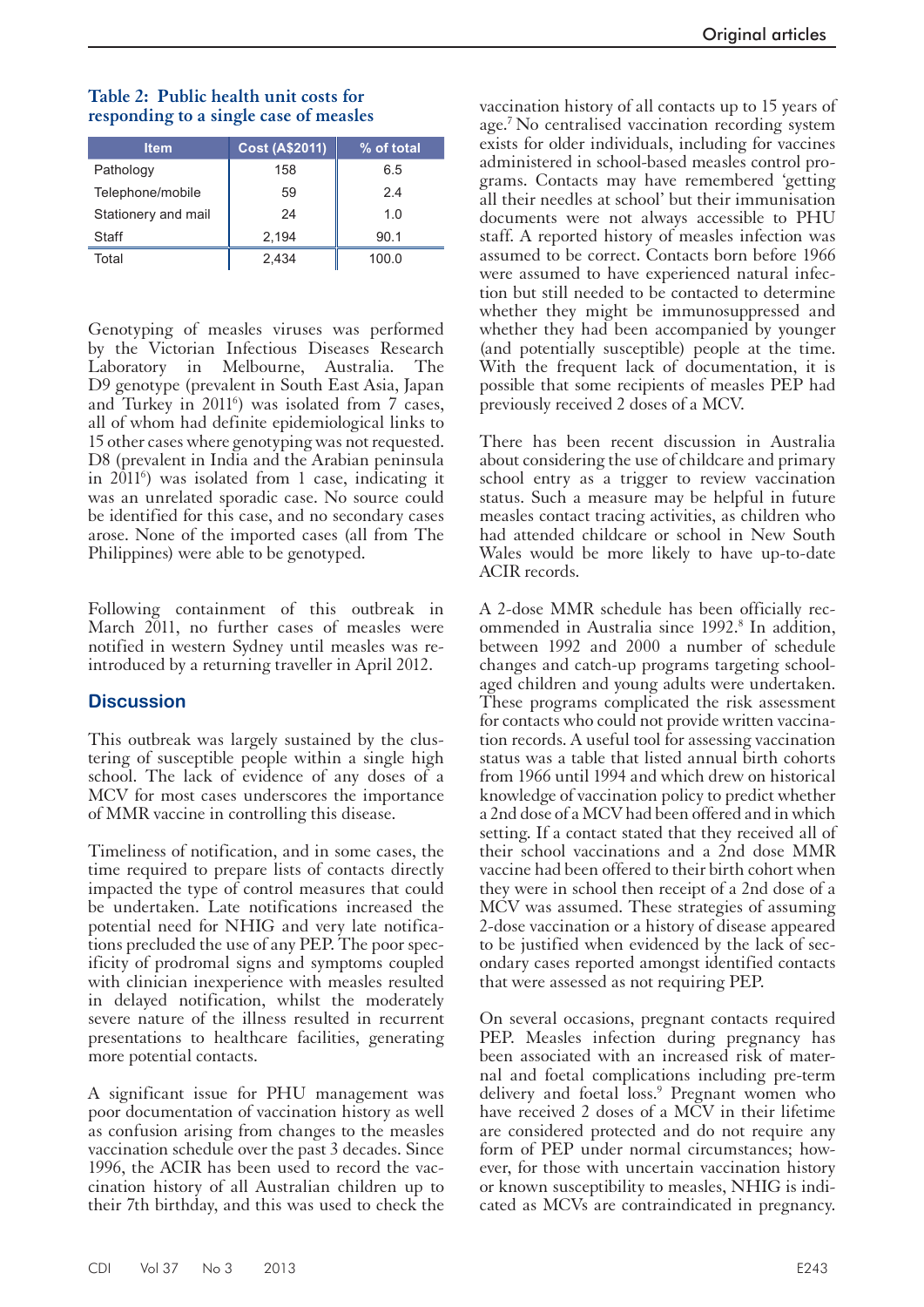Since many women of childbearing age are in the age group that is most likely to be susceptible to measles in Australia (born after 1965, but prior to introduction of the 2-dose schedule), the addition of routine antenatal testing for measles immune status along with rubella immunity, would be useful. If undertaken prior to pregnancy, vaccination could then be provided if required.

One hundred and fifty-four contacts (11%) required a letter to inform them of measles exposure. The delay in providing these contacts with information would have excluded them from the possibility of receiving PEP if it was required. Despite this, no secondary cases amongst this group were notified to the PHU, probably reflecting high levels of immunity in the general population.

The case study provides an approximation of the monetary costs incurred by the PHU in response to a single case of measles. By calculating a 'cost per contact' and multiplying this figure by the total number of contacts, then adding the cost of staffing the mass vaccination clinic held at the high school, it can be estimated that the total cost of contact management for the entire outbreak was in excess of A\$48,000 (2011 A\$) from the PHU perspective alone. In reality, the 'cost per contact' as calculated from this case study probably underestimates the true 'cost per contact' compared with situations where exposure occurred at a general practice or hospital emergency department. This is because many of the contacts were antenatal patients and would have been vaccinated previously or discussed vaccination. The hospital was more likely to have up-to-date contact details. Contacts may have been more co-operative and receptive to advice given that they were pregnant and have an ongoing relationship with the hospital. This contrasts with the more usual situation where contacts of measles cases are identified from an emergency department or waiting room exposure or, for instance, airplane contact. In such situations it can take considerable time to obtain lists of contacts, then even more time for PHU staff to follow–up. Such contacts may be less willing or able to cooperate with public health measures than those in this case study, as they may not have an established relationship with the health service, or they may not have a particular focus on possible risks to their health, compared with that experienced by pregnant women.

The total cost of containment efforts of an Iowa measles outbreak was US\$142,452 (2004 US\$). Excluding costs that were not accounted for in this case study (overheads, MMR vaccine and NHIG, transport, the costs of the public information campaign and the costs incurred by the Public Health Laboratory for Iowa) the figure for Iowa comes to US\$78  $734.5$  Contributors to this high cost were

2 secondary cases and 3 vaccination clinics. Over 1,000 potential contacts were traced compared with almost 1,400 contacts for the western Sydney outbreak. Although no direct comparison can be made, this calculation does suggest that the figure of A\$48,000 is an underestimate. The costs did not include incident control team meetings, vehicle and transport, overtime and time-in-lieu, liaison with public health staff in other offices, preparation of clinician and media alerts, time liaising with infection control, clinical or laboratory staff, nor the costs associated with post-outbreak activities to finalise the investigations. Moreover, the total figure would be much higher if the costs incurred by all sectors of the health system including general practitioners, maternity unit staff, hospital infection control, laboratory staff and emergency departments contributing to the identification and management of contacts were included.

Enhanced surveillance contributes to the increased workload (and cost) created by a measles outbreak. During the period 25 February to 16 April 2011, 16 suspected but subsequently excluded cases of measles were reported to the Parramatta PHU. In the context of enhanced surveillance, these were considered sufficiently suspicious to be extensively followed-up. In addition, it is worth noting that many other suspected cases were reported to the Parramatta PHU (as well as to the Penrith PHU, which services the immediately adjacent population) but were excluded after initial investigation. The time taken to deal with the results of the increased awareness and reporting of suspect cases adds to the overall costs of the outbreak, particu- larly as heightened awareness can last for some time beyond the final case.

Neither this case study nor the Iowa study inves- tigated opportunity costs in regards to resources utilised in responding to an infectious disease outbreak. Clinical staff administering PEP were removed from attending to other patients and PHU infectious diseases staff were occupied with measles cases and contact management with little time to work on other tasks or projects.

### **Conclusions**

Costs associated with public health interventions should be assessed to ensure value for money, appropriate resource allocation and value for the community. Measles is a re-emerging disease of public health significance in Australia and consid- erable time and resources are invested in striving to control an outbreak. Maintaining Australia's measles elimination status requires extensive effort in outbreak control to reduce the number of secondary cases, their consequent morbidity and health care costs. However, of much more importance is